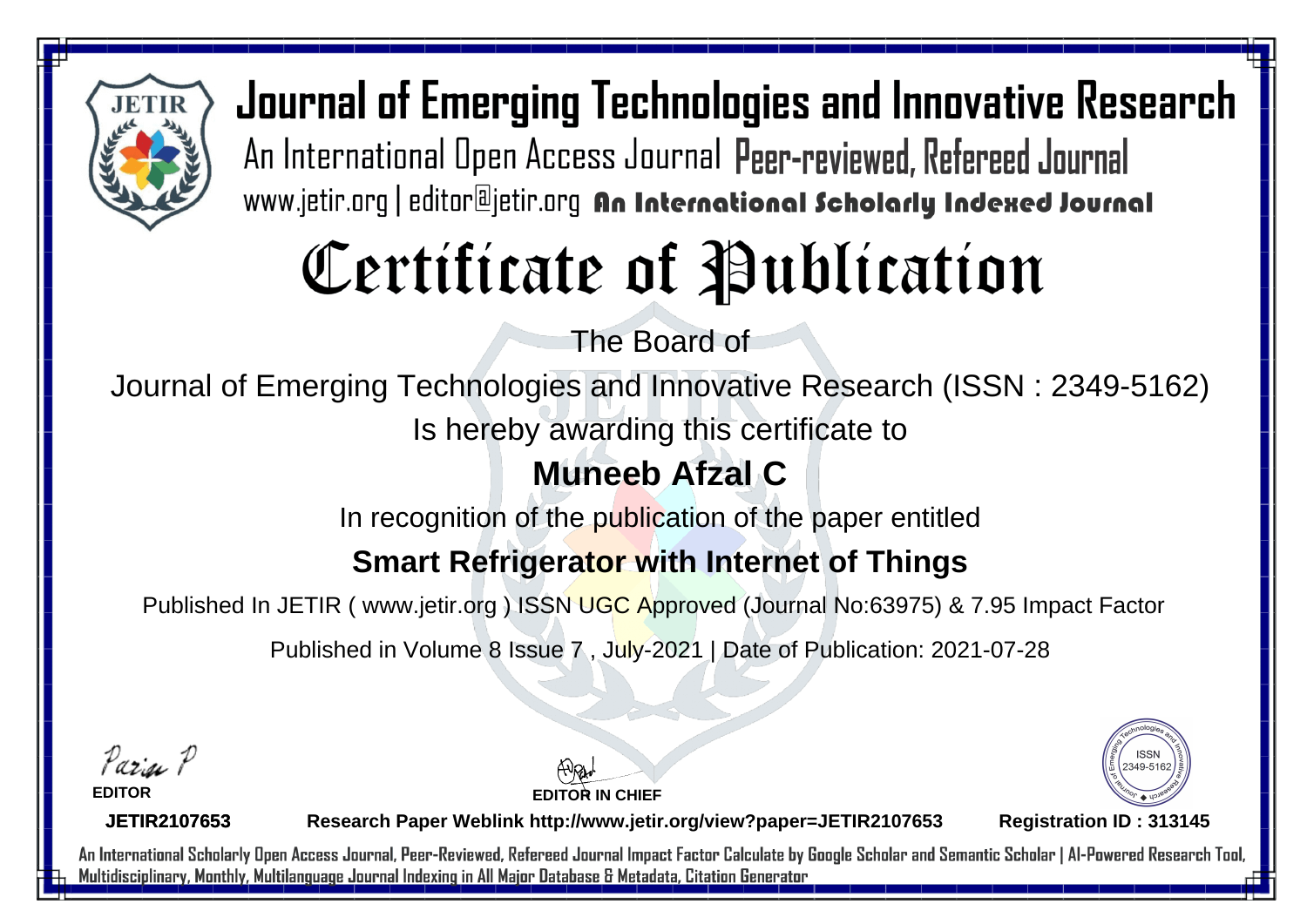

# Certificate of Publication

The Board of

Journal of Emerging Technologies and Innovative Research (ISSN : 2349-5162)

Is hereby awarding this certificate to

### **Atiya Sultana**

In recognition of the publication of the paper entitled

#### **Smart Refrigerator with Internet of Things**

Published In JETIR ( www.jetir.org ) ISSN UGC Approved (Journal No: 63975) & 7.95 Impact Factor

Published in Volume 8 Issue 7 , July-2021 | Date of Publication: 2021-07-28

Parin P

**EDITOR**

**EDITOR IN CHIEF**



**JETIR2107653**

**Research Paper Weblink http://www.jetir.org/view?paper=JETIR2107653 Registration ID : 313145**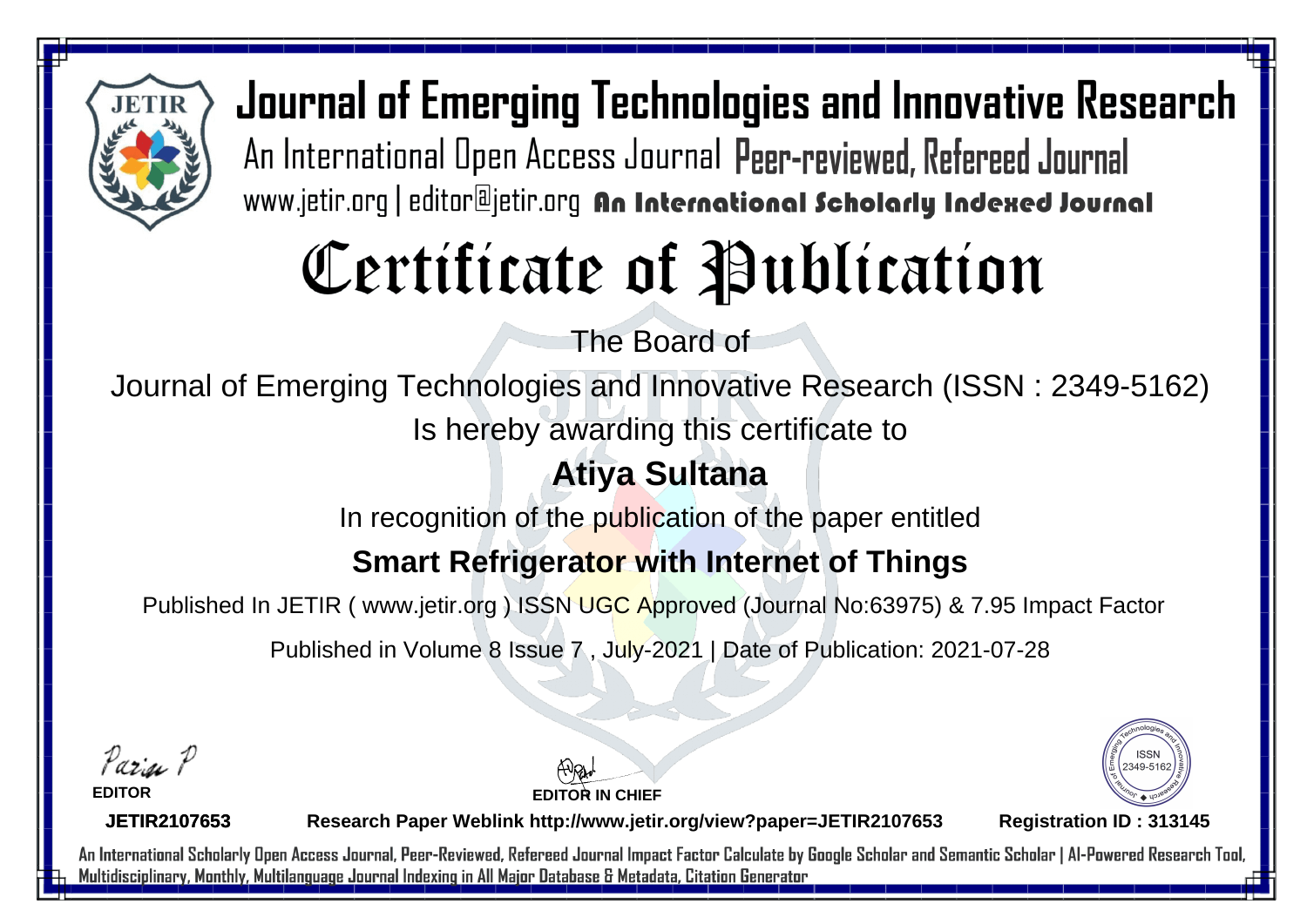

# Certificate of Publication

The Board of

Journal of Emerging Technologies and Innovative Research (ISSN : 2349-5162)

Is hereby awarding this certificate to

### **Shazia Anjum**

In recognition of the publication of the paper entitled

### **Smart Refrigerator with Internet of Things**

Published In JETIR ( www.jetir.org ) ISSN UGC Approved (Journal No: 63975) & 7.95 Impact Factor

Published in Volume 8 Issue 7 , July-2021 | Date of Publication: 2021-07-28

Parin P

**EDITOR**

**EDITOR IN CHIEF**



**JETIR2107653**

**Research Paper Weblink http://www.jetir.org/view?paper=JETIR2107653 Registration ID : 313145**